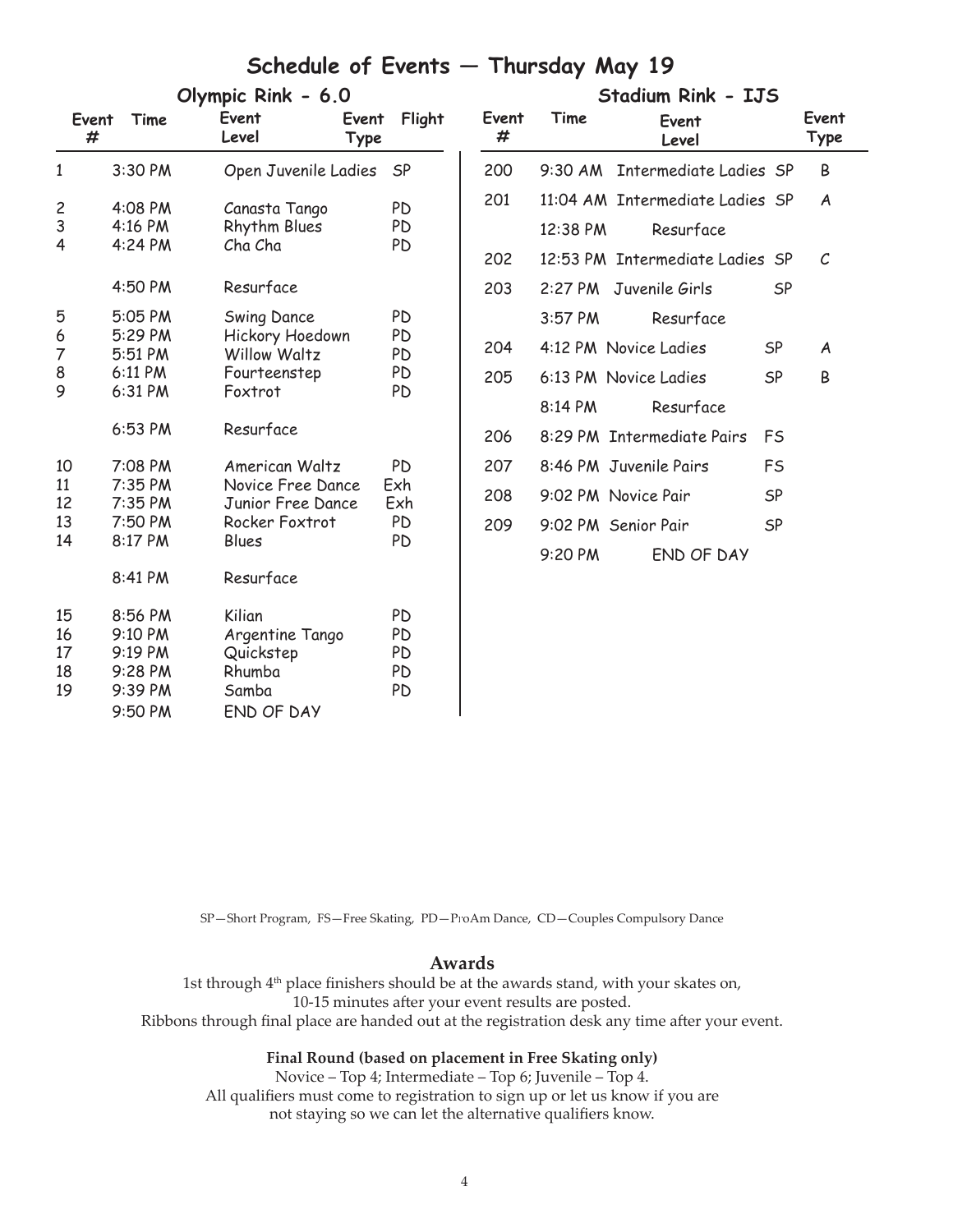# **Schedule of Events — Friday May 20**

| Event<br>#                                   | Time                                                                                 | Event<br>Level                                                                                                                                                                | Event<br><u>Type</u>                                 |                                                        | Flight<br>/End                       |
|----------------------------------------------|--------------------------------------------------------------------------------------|-------------------------------------------------------------------------------------------------------------------------------------------------------------------------------|------------------------------------------------------|--------------------------------------------------------|--------------------------------------|
| 20<br>21<br>22<br>23<br>24<br>25<br>26<br>27 | 8:00 AM<br>8:00 AM<br>8:18 AM<br>8:18 AM<br>8:37 AM<br>8:37 AM<br>8:57 AM<br>8:57 AM | Preliminary Girls<br>Preliminary Girls<br>Preliminary Girls<br>Preliminary Girls<br>Pre-Juvenile Girls<br>Pre-Juvenile Girls<br>Pre-Juvenile Girls<br><b>Preliminary Boys</b> | CM<br>CM<br>CM<br>CM<br>CM<br>CM<br>CM<br>CM         | A<br>Β<br>$\mathcal{C}_{0}$<br>D<br>B<br>$\cal C$<br>A | Ζ<br>L<br>Ζ<br>L<br>Ζ<br>L<br>Ζ<br>L |
| 28<br>29<br>30<br>31<br>32                   | 9:16 AM<br>9:31 AM<br>10:09 AM<br>10:47 AM<br>11:09 AM<br>11:31 AM<br>11:47 AM       | Resurface<br>Open Juv Ladies<br>Open Juv Ladies<br>Preliminary Ltd Girls FS<br>Preliminary Ltd Girls FS<br>Preliminary Boys<br>Resurface                                      | FS<br><b>FS</b><br>FS                                | A<br>Β<br>A<br>Β                                       |                                      |
| 33<br>34<br>35<br>36<br>37                   | 12:02 PM<br>12:24 PM<br>12:45 PM<br>1:17 PM<br>1:49 PM                               | Preliminary Ltd Girls<br>Preliminary Ltd Girls<br>Pre-Juvenile Girls<br>Pre-Juvenile Girls<br>Pre-Juvenile Girls                                                              | <b>FS</b><br>FS<br><b>FS</b><br>FS<br>FS             | С<br>D<br>A<br>Β<br>С                                  |                                      |
|                                              | 2:24 PM                                                                              | Resurface                                                                                                                                                                     |                                                      |                                                        |                                      |
| 38<br>39<br>40<br>41<br>42                   | 2:39 PM<br>3:11 PM<br>3:32 PM<br>3:53 PM<br>4:16 PM                                  | Pre-Juvenile Girls<br>Preliminary Girls<br>Preliminary Girls<br>Preliminary Girls<br>Preliminary Girls<br>Resurface                                                           | FS<br><b>FS</b><br><b>FS</b><br>FS<br><b>FS</b>      | D<br>A<br>Β<br>С<br>D                                  |                                      |
| 43<br>44<br>45<br>46<br>47<br>48             | 4:38 PM<br>4:53 PM<br>5:11 PM<br>5:32 PM<br>5:53 PM<br>6:14 PM                       | Preliminary Girls<br>Preliminary Girls TT<br>Preliminary Girls TT<br>Preliminary Girls TT<br>Preliminary Girls TT<br>6:35 PM Preliminary Girls TT FS                          | FS<br><b>FS</b><br>FS<br><b>FS</b><br>F <sub>S</sub> | Ε<br>A<br>Β<br>$\mathcal{C}_{0}^{2}$<br>D<br>E         |                                      |
| 49<br>50<br>51<br>52                         | 6:53 PM<br>7:08 PM<br>7:26 PM<br>7:44 PM<br>7:57 PM                                  | Resurface<br>Preliminary<br>Preliminary<br>Pre-Juvenile<br>Juvenile                                                                                                           | Sh E<br>Sh E<br>Sh E<br>Sh E                         | A<br>Β                                                 |                                      |
|                                              | 8:12 PM                                                                              | Resurface                                                                                                                                                                     |                                                      |                                                        |                                      |
| 53<br>54<br>55<br>56                         | 9:19 PM<br>10:03 PM                                                                  | 8:27 PM Pre-Juvenile Girls<br>8:43 PM Juvenile Girls<br><b>Intermediate Ladies TT</b><br>9:43 PM Novice Ladies<br>END OF DAY                                                  | ТT<br>TT<br>TT                                       | FS<br><b>FS</b><br><b>FS</b><br>FS                     |                                      |

| Olympic Rink - IJS |                                                         |                             |                       | Stadium Rink - IJS |            |           |                                 |                      |               |
|--------------------|---------------------------------------------------------|-----------------------------|-----------------------|--------------------|------------|-----------|---------------------------------|----------------------|---------------|
|                    | Event<br>Level                                          | Event<br>Type               |                       | Flight<br>/End     | Event<br># | Time      | Event<br>Level                  | Event<br><b>Type</b> | Flight        |
| ١M<br>١M           | Preliminary Girls<br>Preliminary Girls                  | CM<br>CM                    | $\boldsymbol{A}$<br>Β | Z<br>L             | 210        |           | 8:00 AM Intermediate Ladies     | FS                   | A             |
| M                  | Preliminary Girls                                       | $\mathcal{C}M$              | $\mathcal C$          | Z                  | 211        |           | 9:49 AM Juvenile Girls          | FS.                  | $\mathcal{C}$ |
| M<br>١M            | Preliminary Girls<br>Pre-Juvenile Girls                 | CM<br>CM                    | D<br>B Z              | $\mathsf{L}$       |            | 11:00 AM  | Resurface                       |                      |               |
| ١M                 | Pre-Juvenile Girls                                      | $\mathcal{C}M$              | $\mathcal C$          | L                  | 212        |           | 11:15 AM Intermediate Ladies FS |                      | B             |
| ١M<br>١M           | Pre-Juvenile Girls<br>Preliminary Boys                  | CM<br>CM                    | A                     | Ζ<br>L             | 213        |           | 12:59 PM Juvenile Girls         | FS                   | A             |
| W                  | Resurface                                               |                             |                       |                    |            | 2:14 PM   | Resurface                       |                      |               |
| M                  | Open Juv Ladies<br>AM Open Juv Ladies                   | <b>FS</b><br>F <sub>S</sub> | A<br>B                |                    | 214        |           | 2:29 PM Intermediate Ladies     | FS                   | C             |
|                    | AM Preliminary Ltd Girls FS                             |                             | A                     |                    | 215        |           | 4:13 PM Juvenile Girls          | <b>FS</b>            | B             |
| 9M -               | AM Preliminary Ltd Girls FS<br>Preliminary Boys         | FS                          | B                     |                    |            | $5:28$ PM | Resurface                       |                      |               |
|                    | AM Resurface                                            |                             |                       |                    | 216        |           | 5:43 PM Senior Ladies           | SP                   |               |
|                    | PM Preliminary Ltd Girls FS<br>PM Preliminary Ltd Girls | <b>FS</b>                   | C<br>D                |                    | 217        |           | 7:09 PM Intermediate Men        | SP                   |               |
|                    | PM Pre-Juvenile Girls                                   | F <sub>S</sub>              | A                     |                    |            | 7:35 PM   | Resurface                       |                      |               |
| W.<br>M            | Pre-Juvenile Girls<br>Pre-Juvenile Girls                | FS<br><b>FS</b>             | B<br>$\mathcal{C}$    |                    | 218        |           | 7:50 PM Novice Men              | SP                   |               |
|                    |                                                         |                             |                       |                    | 219        |           | 8:38 PM Junior Men              | SP                   |               |
| 'M                 | Resurface                                               |                             |                       |                    | 220        |           | 9:34 PM Senior Men              | SP                   |               |
| 'M<br>N            | Pre-Juvenile Girls<br><b>Preliminary Girls</b>          | FS<br><b>FS</b>             | D<br>A                |                    |            | $9:55$ PM | END OF DAY                      |                      |               |

Z—Zamboni End C — Clock End

CM—Compulsory Moves SP—Short Program FS — Free Skating TT —Test Track ShE — Showcase Entertainment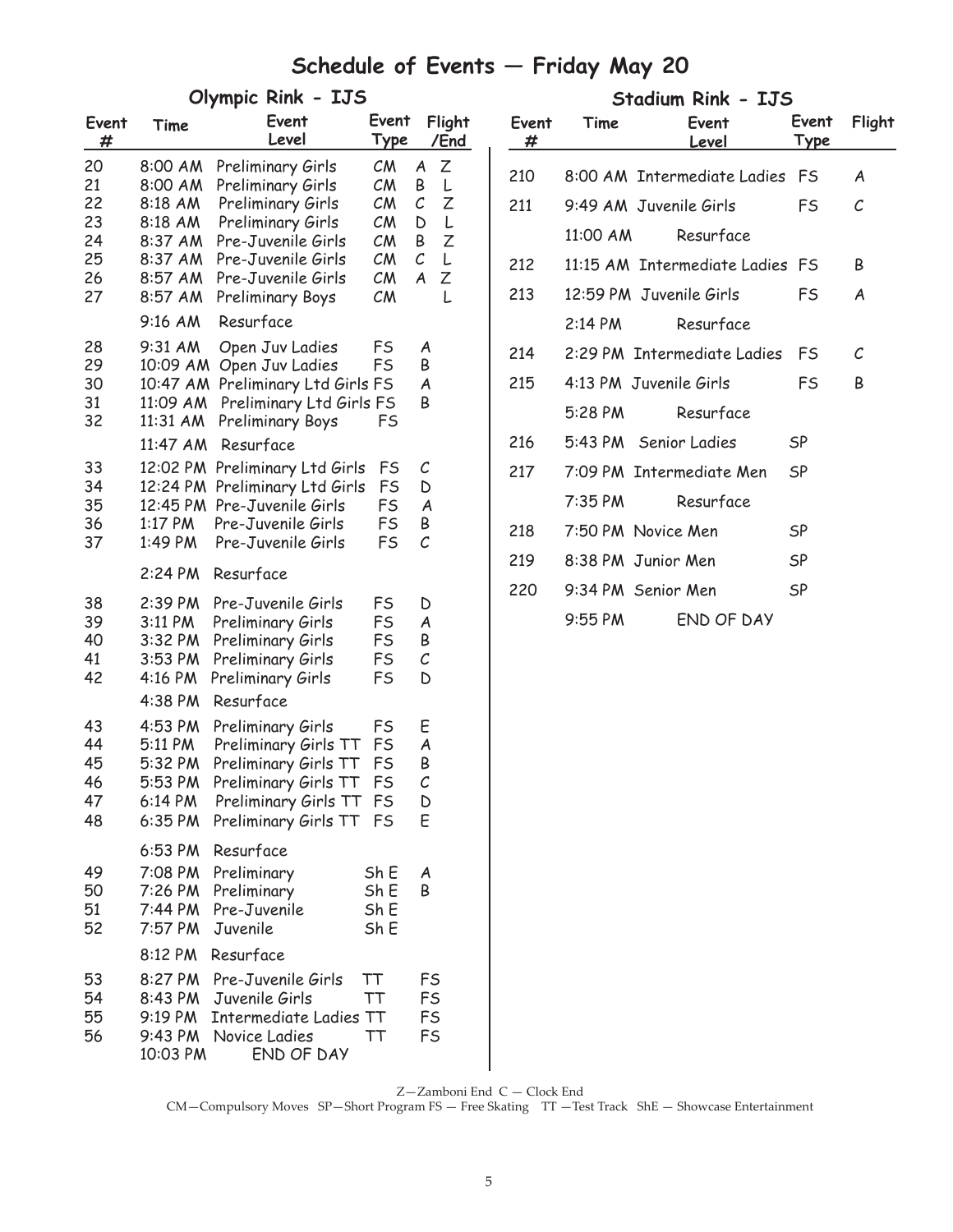## **Schedule of Events — Saturday May 21**

#### **Olympic Rink - 6.0**

 **Stadium Rink - IJS** 

| Event<br># | Time                 | Event<br>Level                                          | Event<br>Type  | Flight/<br>End    |
|------------|----------------------|---------------------------------------------------------|----------------|-------------------|
| 57         |                      | 8:00 AM Low Beginner                                    | CM             | Ζ                 |
| 58         |                      | 8:00 AM Pre-Preliminary Boys CM                         |                | L                 |
| 59         |                      | 8:16 AM High Beginner                                   | CM             | A<br>Ζ            |
| 60         |                      | 8:16 AM High Beginner                                   | $\mathcal{C}M$ | L<br>B            |
| 61         |                      | 8:29 AM High Beginner                                   | $\mathcal{C}M$ | $\mathcal C$<br>Ζ |
| 62<br>63   | 8:43 AM              | 8:29 AM High Beginner<br>Pre-Preliminary Girls CM       | $\mathcal{C}M$ | DL<br>A Z         |
| 64         | 8:43 AM              | Pre-Preliminary Girls CM                                |                | L<br>Β            |
| 65         | 9:01 AM              | Pre-Preliminary Girls                                   | CM             | CZ                |
| 66         |                      | 9:01 AM Pre-Preliminary Girls CM                        |                | L<br>D            |
| 67         |                      | 9:19 AM Pre-Juvenile Spins                              |                | Ζ<br>Β            |
| 68         | 9:19 AM              |                                                         |                | L<br>A            |
| 69         |                      | Pre-Juvenile Spins                                      |                | Ζ<br>B            |
| 70         |                      | 9:35 AM Beginner Spins                                  |                | A<br>L            |
| 71         |                      | 9:35 AM Beginner Spins<br>9:50 AM Preliminary Spins     |                | Ζ<br>B            |
| 72         |                      |                                                         |                | A L               |
| 73         |                      | 9:50 AM Preliminary Spins                               |                |                   |
| 74         |                      | 10:06 AM Pre-Preliminary Spins                          |                | Ζ<br>L            |
|            |                      | 10:06 AM Juvenile Spins                                 |                |                   |
|            | 10:21 AM             | Resurface                                               |                |                   |
| 75         |                      | 10:36 AM Low Beginner Girls                             | FS             | A                 |
| 76         |                      | 10:51 AM Low Beginner Girls                             | FS             | B                 |
| 77         | 11:07 AM             | Low Beginner Girls                                      | FS             | C                 |
| 78         | 11:23 AM             | High Beginner Girls                                     | <b>FS</b>      | A                 |
| 79         | 11:39 AM             | High Beginner Girls                                     | <b>FS</b>      | B                 |
| 80<br>81   | 11:55 AM<br>12:11 PM | High Beginner Girls                                     | FS<br>FS       | С<br>8            |
| 82         | 12:11 PM             | L/H Beginner Boys<br>Pre-Preliminary Boys               | FS             |                   |
|            | 12:27 PM             | Resurface                                               |                |                   |
| 83         | 12:42 PM             | Ltd Beginner<br>ТT                                      | FS             | A                 |
| 84         | 1:03 PM              | ТT<br>Ltd Beginner                                      | FS             | B                 |
| 85         | 1:24 PM              | ТT<br>Beginner                                          | FS             | A                 |
| 86         | 1:39 PM              | ТT<br>Beginner                                          | FS             | Β                 |
| 87<br>88   | 1:54 PM<br>2:15 PM   | Pre-Preliminary<br>TT                                   | FS<br>FS       | A<br>Β            |
| 89         | 2:37 PM              | Pre-Preliminary<br>ТT<br>Preliminary Boys TT            | FS             |                   |
|            | 2:46 PM              | Resurface                                               |                |                   |
| 90         |                      | 3:01 PM Pre-Preliminary Girls                           | FS             | A                 |
| 91         |                      | 3:27 PM Pre-Preliminary Girls                           | FS             | Β                 |
| 92         |                      | 3:51 PM Pre-Preliminary Girls                           | FS             | С                 |
| 93         |                      | 4:15 PM Pre-Preliminary Girls                           | <b>FS</b>      | D                 |
|            | 4:39 PM              | Resurface                                               |                |                   |
| 94         |                      | 4:54 PM Intermediate Spins                              |                | Ζ                 |
| 95         |                      | 4:54 PM Novice Spins                                    |                | L                 |
| 96<br>97   |                      | 5:06 PM Preliminary Jumps<br>5:06 PM Pre-Juvenile Jumps |                | Ζ<br>L            |
|            |                      |                                                         |                |                   |

| Event<br># | Time              | Event<br>Level                       | Event<br>Type | Flight<br>/End |
|------------|-------------------|--------------------------------------|---------------|----------------|
| 221        |                   | 8:00 AM Novice Ladies                | FS            | C.             |
| 222        |                   | 9:26 AM Novice Ladies                | FS.           | R              |
|            | 10:52 AM          | Resurface                            |               |                |
| 223        |                   | 11:07 AM Novice Ladies               | FS            | A              |
| 224        |                   | 12:38 PM Juvenile Boys               | FS            |                |
|            | 1:16 PM           | Resurface                            |               |                |
| 225        |                   | 1:31 PM Intermediate Ladies FINAL RD |               |                |
|            | $3:15$ PM         | Resurface                            |               |                |
| 226        |                   | 3:30 PM Junior Ladies                | SP            |                |
|            | $5:14 \text{ PM}$ | Resurface                            |               |                |
| 227        |                   | 5:29 PM Intermediate Men             | FS            |                |
| 228        |                   | 6:00 PM Novice Men                   | FS            |                |
|            |                   | 7:02 PM Resurface                    |               |                |
| 229        |                   | 7:17 PM Junior Men                   | FS            |                |
| 230        |                   | 7:17 PM Senior Men                   | FS            |                |
|            | 8:00 PM           | FND OF DAY                           |               |                |
|            |                   |                                      |               |                |

## **Olympic Rink - Saturday continued**

| 98<br>99<br>100                        | 5:21 PM<br>5:21 PM<br>5:46 PM       | Beginner Jumps<br>Pre-Preliminary Jumps<br>Juvenile Jumps                                                                    |                                        | Z<br>L |
|----------------------------------------|-------------------------------------|------------------------------------------------------------------------------------------------------------------------------|----------------------------------------|--------|
| 101<br>102                             | 5:58 PM<br>6:07 PM<br>6:20 PM       | <b>Preliminary Pairs</b><br>Pre-Juvenile Boys<br>Resurface                                                                   | FS<br>FS                               |        |
| 103                                    |                                     | 6:35 PM Pre-Preliminary                                                                                                      | Sh E                                   |        |
| 104<br>105<br>106<br>107               | 6:56 PM<br>7:06 PM<br>7:06 PM Adult | Beginner<br>Novice/Senior<br>7:19 PM Intermediate                                                                            | Sh E<br>Sh E<br>Sh E<br>Sh E           |        |
|                                        | 7:43 PM                             | Resurface                                                                                                                    |                                        |        |
| 108<br>109<br>110<br>111<br>112<br>113 | 8:28 PM Junior                      | 7:58 PM Pre-Preliminary<br>8:11 PM Preliminary<br>8:39 PM Juvenile/Inter<br>8:39 PM Young Adult<br>8:59 PM Adult Showcase Dr | ShD<br>ShD<br>ShD<br>ShD<br>ShD<br>ShD |        |
|                                        | 9:12 PM                             | END OF DAY                                                                                                                   |                                        |        |

Z—Zamboni End C — Clock End

CM—Compulsory Moves SP—Short Program FS — Free Skating TT —Test Track ShE — Showcase Entertainment